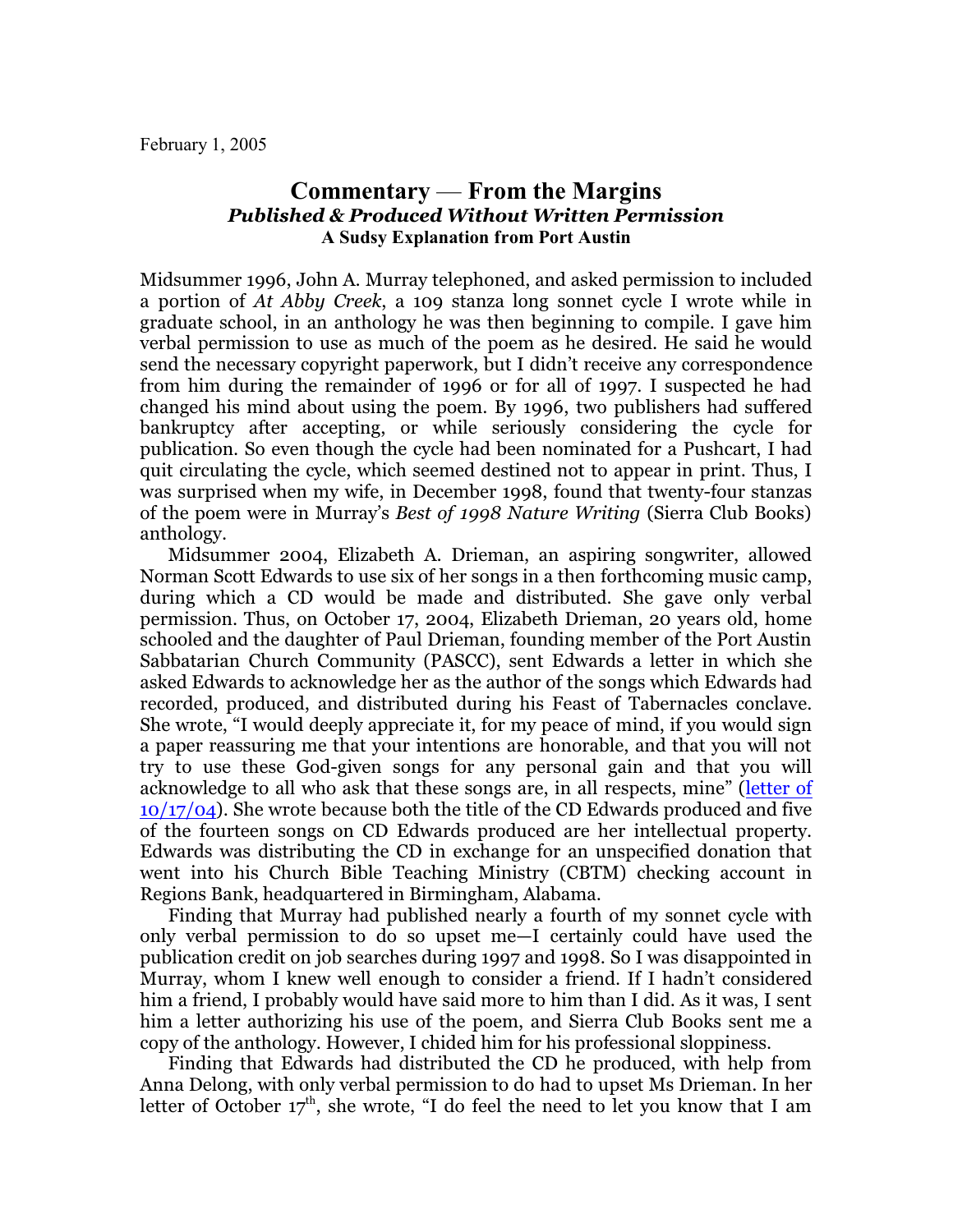disappointed in the fact that on two songs the notes don't follow the original way I sang them." In fact, on two songs she is completely left off. Her voice track was "lost," according to Edwards and Delong's verbal statements. However, overall, Ms Drieman was satisfied with the production of her songs. She wrote to Edwards, "[Y]ou did an excellent job and the songs sound great."

Finding stanzas of *At Abby Creek* in Murray's anthology wasn't the first time my writing had been published without the formality of written permission. During Feast of Tabernacles services held in Anchorage, Alaska's Captain Cook Hotel in 1983, I was asked to sign an article I had written that appeared in the then current issue of *Alaska Outdoors* magazine. Although I knew nothing of the article's publication—and I certainly hadn't been paid for the article, which I had sent to another magazine, and which was published by that other magazine (*Salmon, Trout, Steelheader*)—I signed the article, then contacted the magazine's publisher. A check was forthcoming, so the magazine's use of intellectual property without permission was not pursued.

Therein is where my experience of having intellectual property used without the formality of written permission differs from the experience of Elizabeth Drieman's: when I contacted Murray, John did what he could to immediately rectify the problem. When I contact *Alaska Outdoors*, the magazine had a check to me within days. On both occasions, error was acknowledged and remedy was forthrightly undertaken. But when Ms Drieman wrote Norman Scott Edwards, Edwards replied, "I realize that you were not here for the music camp so you did not hear what we had to say about rights to the music, etc." (from [Edwards letter](file:///|//norm%20ltr%20to%20EAD%2010-29-04.pdf) [to Elizabeth Drieman](file:///|//norm%20ltr%20to%20EAD%2010-29-04.pdf), dated October 29, 2004). Edwards reply continues:

We talked for some time about how Christian music has become a money-maker, with profits more of an interest that making it easy for people to praise God. We are not going to sell the CD's that we make. Our goal is to distribute them free of charge and to allow other people to copy or perform them without charge. [paragraph break] The last group of songs that we put on a CD contained the following statement: *All selections are © copyright 2004 by their authors and composers. Permission is hereby granted to copy, perform or record these selections provided all performances and products are free of charge.* [paragraph break] The same statement will be included on any CD that contains your songs.

Edwards gave her songs away. Anyone now can, with a request to Edwards for a free copy of the CD (and an offering given to Edwards), use Ms Drieman's songs as long as the songs are performed *free of charge*. But Edwards does not have the right to give permission to use her songs to anyone! It is questionable whether he ever had the right to use her songs in the first place.

Elizabeth Drieman might or might not freely grant permission for one-time use of her songs to anyone so requesting permission. That prerogative is hers, and hers alone. That is not a prerogative that can be assigned by a third party. Therefore, Edwards has usurped authority that was never his, and he has used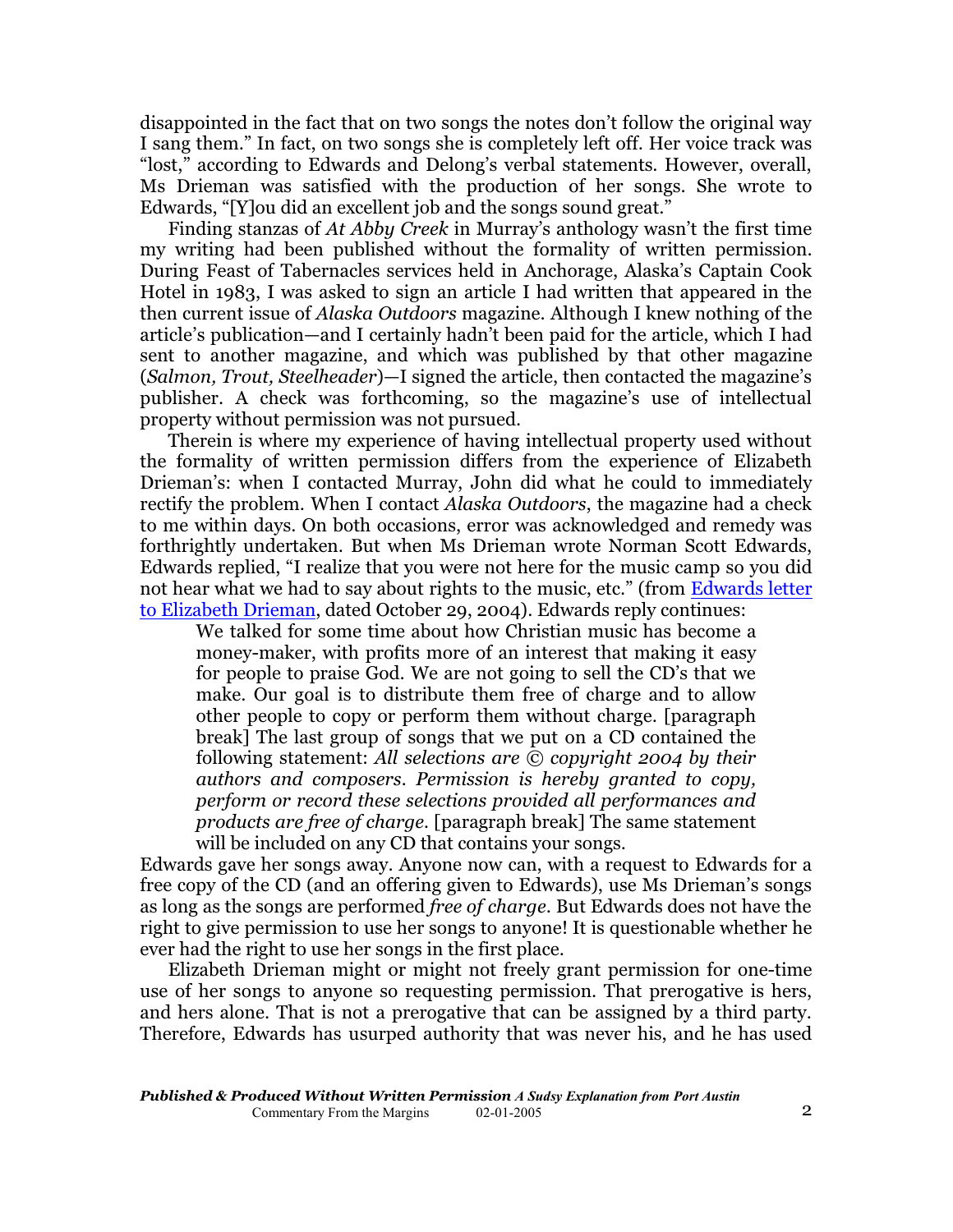this usurped authority to transfer the intellectual property of Elizabeth Drieman to anyone who might want to use her songs sometime in the future.

The schism between the four trustees here at Port Austin surfaced when Norman Scott Edwards usurped authority that was not his to file a revised real estate contract with only his signature. He appropriated the real assets of three other men and made them his through an unauthorized trust agreement allegedly authored by Peter Kershaw of Branson, Missouri. Edwards did to Elizabeth Drieman's father (and to Philip Frankford and Terry Monte Williams) what he did on a smaller scale to Ms Drieman.

Theft of intellectual property is an issue that recording artists and the recording industry fought throughout the period when Napster was aiding the free distribution of MP3 music files over the Internet. It is an issue with which the software giant Microsoft wrestles. It is an issue that clouded U.S.-China trade talks. And it is real theft, just as much so as is theft of bicycles or automobiles. A home burglar is no more of a criminal than is the music pirate who produces or distributes records, tapes, or CDs without the permission of the recording artists and the song writers.

But most thieves are honest enough criminals to sell (pawn or hock) what they have stolen. Most women of ill repute sell their favors. The ancient nation of Israel, however, according to God, played the whore but paid her lovers (Ezek 16:33-34). And Edwards has followed the path of ancient Israel. He steals or misappropriates another person's property, then gives it away in the name of God (with donations accepted by Edwards, of course — donations made to the PASCC ministry at Port Austin went into Edwards' personal CBTM Regions Bank account throughout the summer and fall of 2004).

Upon receiving Edwards' response to her October 17<sup>th</sup> letter, Elizabeth Drieman wrote to Edwards, "I must begin by saying that I suppose I didn't make my wishes clear enough in my last letter to you. I'm not just worried about my songs being used for personal gain, I am also worried about my songs being used with the wrong motives and intentions...I respectfully request that you stop all use of my songs and I ask that you send back all copies of all the words" [\(letter](file:///|//EAD%202nd%20ltr%20to%20Norm%2012-08-04.pdf) [dated December 8, 2004](file:///|//EAD%202nd%20ltr%20to%20Norm%2012-08-04.pdf)).

*Used with the wrong motives and intentions*—were ancient Israel's motives and intentions to serve the God of Abraham, Isaac and Jacob when the nation sacrificed its firstborn sons and daughters (Ezek 16:20) to Molech? Actually, they were. When the elders of Israel inquired of the prophet Ezekiel about why calamity had befallen the nation, God said that He would not be inquired of by them (Ezek 20:3). God went on to say, '"Moreover, I gave them statutes that were not good and rules by which they could not have life, and I defiled them through their very gifts in their offering up of their firstborn, that I might devastate them. I did it that they might know that I am the Lord'" (*vv.* 25-26 ESV).

Because Israel in the nation's youth went after other lovers, other gods, the Most High God gave the erring nation statutes and rules that would devastate the nation. He did it. God gave them rules for how they should sacrifice their firstborn, not that He ever intended them to do so (Jer 7:31). But because the